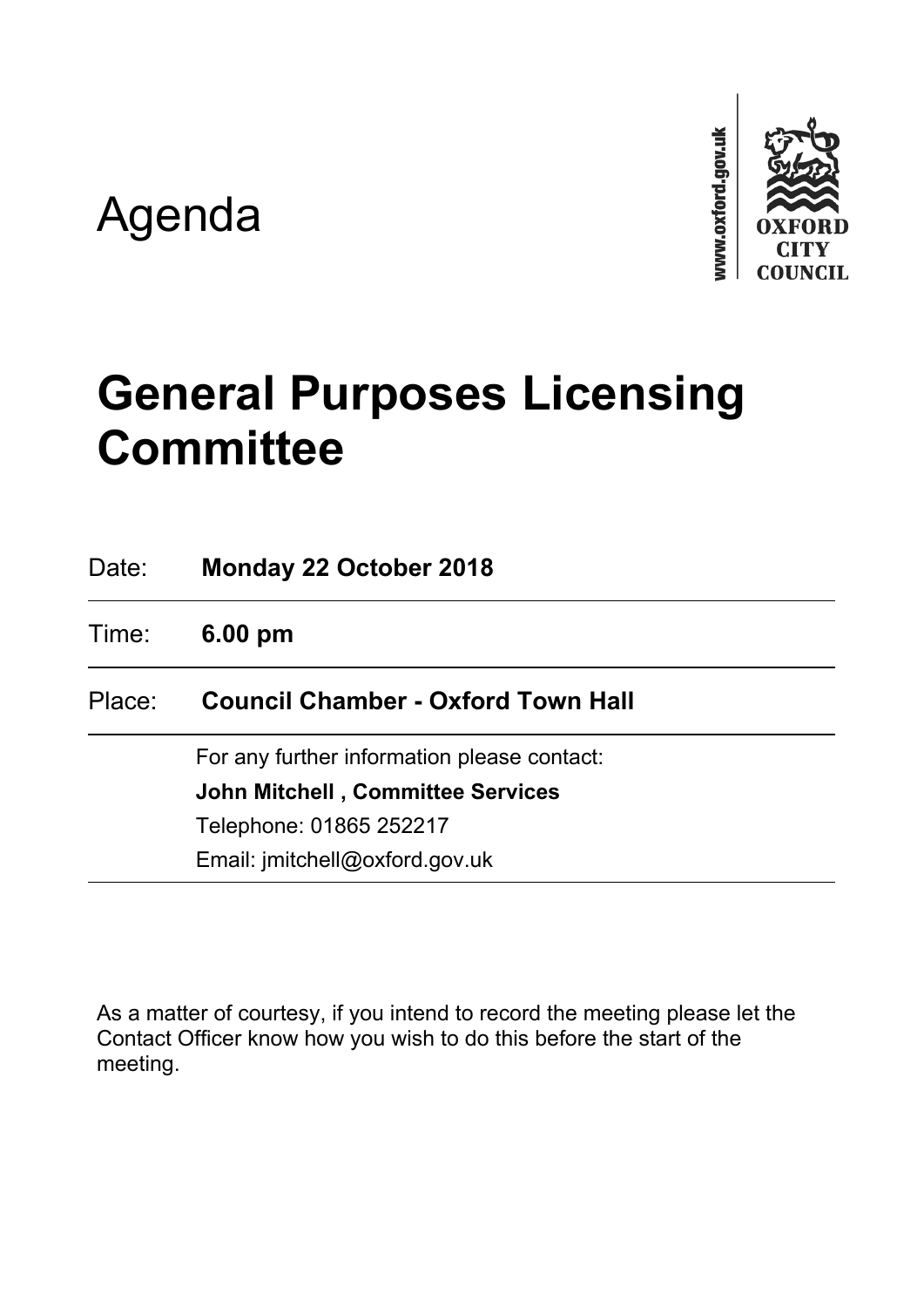# **General Purposes Licensing Committee**

## **Membership**

**Chair** Councillor Mary Clarkson

**Vice-Chair** Councillor Colin Cook

Councillor Tiago Corais Councillor Michael Gotch Councillor Richard Howlett Councillor Rae Humberstone Councillor Tom Landell Mills Councillor Mark Lygo Councillor Sian Taylor Councillor Christine Simm

**The quorum for this Committee is 4 Members, no substitutes are permitted.**

### **HOW TO OBTAIN A COPY OF THE AGENDA**

In order to reduce the use of resources, our carbon footprint and our costs we will no longer produce paper copies of agenda over and above our minimum requirements. Paper copies may be looked at the Town Hall Reception and at Customer Services, St Aldate's

A copy of the agenda may be:-

- **-** Viewed on our website mycouncil.oxford.gov.uk
- **-** Downloaded from our website
- **-** Subscribed to electronically by registering online at mycouncil.oxford.gov.uk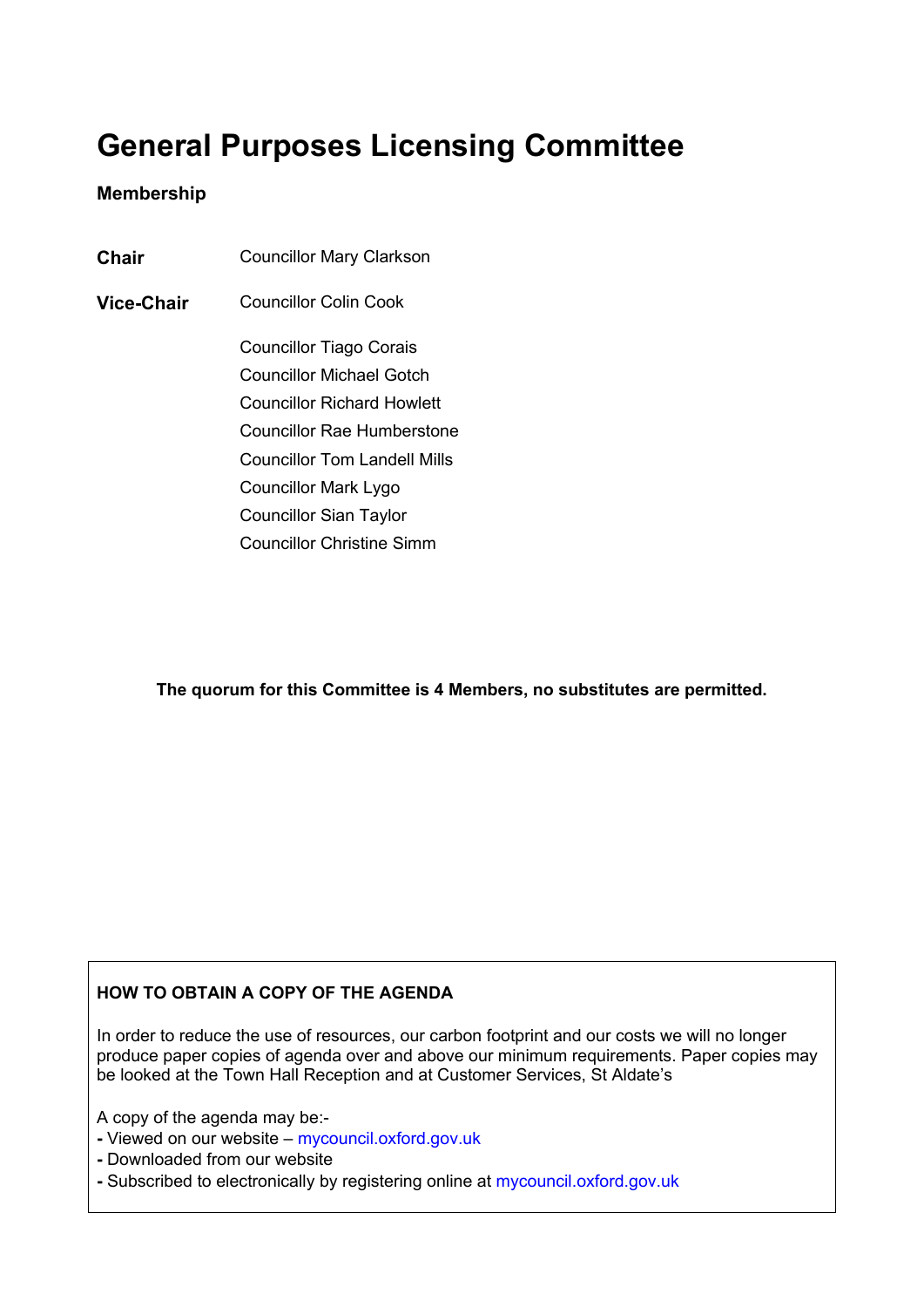# **AGENDA**

|              |                                                                                                                                                                                                                                                                                                    | <b>Pages</b> |
|--------------|----------------------------------------------------------------------------------------------------------------------------------------------------------------------------------------------------------------------------------------------------------------------------------------------------|--------------|
| 1            | <b>APOLOGIES FOR ABSENCE</b>                                                                                                                                                                                                                                                                       |              |
| $\mathbf{2}$ | <b>DECLARATIONS OF INTEREST</b>                                                                                                                                                                                                                                                                    |              |
| 3            | <b>UPDATE ON TAXI LICENSING ACTIVITY: APRIL 2018 - JULY 2018</b>                                                                                                                                                                                                                                   |              |
|              | The Head of Community Services will bring a report to inform the<br>Committee of the progress made by the Taxi Licensing team during the<br>current Council year (April 2018 - July 2018).                                                                                                         |              |
|              | Please note, this report will be issued as a supplement.                                                                                                                                                                                                                                           |              |
| 4            | ANIMAL WELFARE (LICENSING OF ACTIVITIES INVOLVING<br>ANIMALS) (ENGLAND) REGULATIONS 2018 AND APPROVAL OF<br><b>ASSOCIATED LICENCE FEES AND CHARGES.</b>                                                                                                                                            | $5 - 18$     |
|              | The Head of Planning, Sustainable Development and Regulatory Services<br>has submitted a report to bring to the Committee's attention the Animal<br>Welfare (Licensing of Activities Involving Animals) (England) Regulations<br>2018 and to seek approval of associated licence fees and charges. |              |
| 5            | <b>MINUTES</b>                                                                                                                                                                                                                                                                                     | $19 - 22$    |
|              | <b>Recommendation:</b> That the minutes of the meeting held on 16 May 2018 be<br>APPROVED as a true and accurate record.                                                                                                                                                                           |              |
| 6            | <b>DATES OF FUTURE MEETINGS</b>                                                                                                                                                                                                                                                                    |              |
|              | The next meeting of the Committee is scheduled for:                                                                                                                                                                                                                                                |              |
|              | 23 January, to start at 6.15pm.                                                                                                                                                                                                                                                                    |              |
|              |                                                                                                                                                                                                                                                                                                    |              |